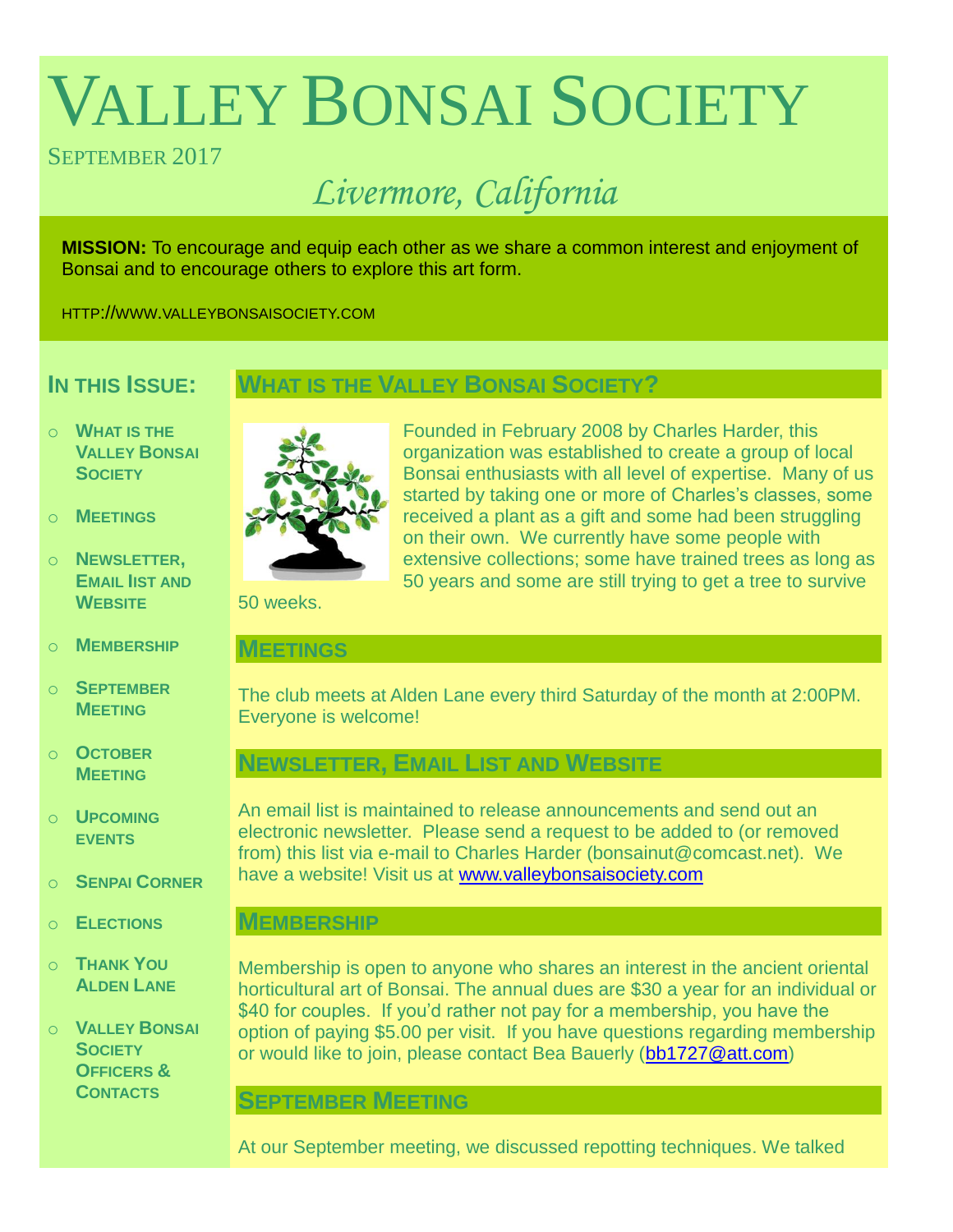about combing out the roots and working new soil in. If you cannot comb out roots, then one option is to cut out "pie wedges" of root and soil and back filling with bonsai soil then allowing the roots to grow into new soil. After the demonstration, several members worked on transplanting their own trees.

#### **OCTOBER MEETING**

In our October meeting, I will cover the technique for developing a phoenix graft. This is basically attaching young live trees, onto weathered wood to give the impression of a much older tree. The Japanese call this Tanuki (implying deception or cheat).

# **UPCOMING EVENTS**

#### **October 14 - 15, 2017 Oakland, California**

**East Bay Bonsai Society**: 56th Annual Show will be held at the Lakeside Garden Center, 666 Bellevue Ave., Lake Merritt.. Show hours are 10 AM - 5 PM on Saturday and 11 AM - 4 PM on Sunday. Headliner is bonsai artist, Peter Tea, he will conduct a free styling demonstration on Sunday from 1 - 3:30 PM. The show will feature over 50 tree varieties and ages and will also feature a plant sale and raffle.

#### **October 21 -22, 2017 Union City, California**

**Yamato Bonsai Kai**: 46th Annual Bonsai Exhibition and Demonstration, featuring Sensei Johnny Uchida will be held at the Southern Alameda County Buddhist Church, 32975 Alvarado-Niles Rd. Hours are noon - 6 PM Saturday, and 10 AM – 5 PM Sunday. Demonstration will begin each day at 1:30 PM, with the demo tree raffled as the Grand Prize. The exhibition will feature over 80 trees from veteran and new club members. Benefit raffle immediately after each demo will have dozens of bonsai items and trees each day. Free admission and parking. Large Vendor area and Plant Sales events will be onsite. Visit us at [www.yamatobonsai.org](http://www.yamatobonsai.org/) for directions and further information.

#### **December 2, 2017 Clovis, California**

**Fresno Bonsai Society**: Tenth Annual Bonsai Yard Sale at the Clovis Botanical Garden, 945 North Clovis Ave. Fun starts at 8 AM and ends at 2 PM. Everything bonsai for sale: pre-bonsai, finished trees, pots new and used, books, soil, stands, accent plants, suiseki and more. Everyone is welcome to buy, sell or trade bonsai related items. Small-town bargain prices. Coffee, donuts, free admission, lots of parking; join old friends for this annual ritual and come early for the best selection. For more information, contact David Soho at [sohofive@yahoo.com](mailto:sohofive@yahoo.com)

#### **SENPAI CORNER**

Earlier this year I attended a seminar on maples. I thought that I would share some of my notes from that time.

Root pruning should only be done while the tree is dormant; between the months of December to February. Use low NPK fertilizer about once per month from March through October. Use low mineral systemic once per month from March to July and then increase to once per week from June to October. Cut leaf, maples prefer eastern morning sun not western sun. How